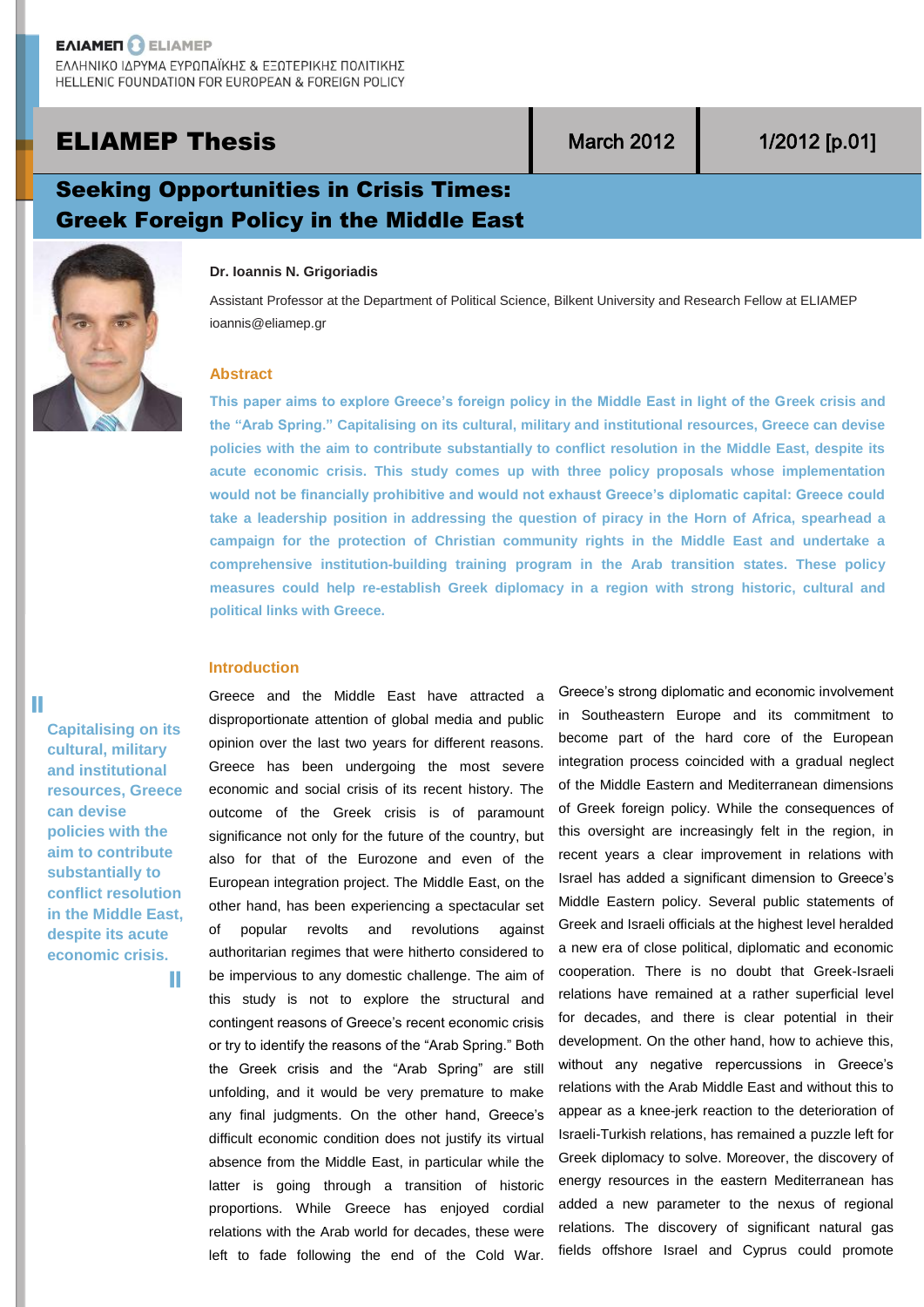regional cooperation or trigger regional conflict, depending on the policy choices of key regional actors.

Admittedly economic diplomacy is not at the moment a part of the Greek foreign policy toolkit, yet this does not deprive Greece of the ability to make a difference in the Middle East. Capitalising on its cultural, military and institutional capital, Greece can devise policies with the aim to contribute substantially to conflict resolution in the Middle East, facilitate the transition process in the "Arab Spring" states and thus become again a significant regional actor after two decades of virtual absence. Such initiatives could be taken through the European institutional channels, the European Commission, the Union for the Mediterranean, or a bilateral basis with the cooperation of European authorities. This study comes up with three modest policy proposals which would not require the investment of valuable – especially under the current crisis circumstances– political capital and whose implementation would not be financially prohibitive: Greece could claim a leadership position in addressing the question of piracy in the Horn of Africa, spearhead a campaign for the protection of Christian community rights in the Middle East and undertake a comprehensive institution-building training program in the Arab transition states.

#### **Three Policy Proposals**

# *a. Addressing the Piracy Challenge in the Horn of Africa*

Since the 1991 collapse of the Somali Democratic Republic and the outbreak of civil war, Somalia has been one of the world's most unstable regions. Following the failure of the US-led UN peacekeeping campaign to restore food supply and reverse the threat of famine, international interest has escaped the ever deteriorating situation in Somalia. The rise of separatist movements in the north of the country –the declaration of independence of Somaliland and Puntland– has made things only more complicated. Somalia's sovereignty has in effect disintegrated; it has become the archetypical "failed state." This has had multifold international consequences, as collapsing Somalia became a Hobbesian model-state, hotbed of international terrorism and a base of international piracy. Ever since Somalia's government disintegrated, the sea around the Horn of Africa and large parts of the Arabian Sea have arguably become the most dangerous seawaters in the world. While piracy sporadically also affects regions like Western Africa or Southeastern Asia, the disruption that the collapse of law and order in Somalia has brought to international shipping trade has been unprecedented in recent history. Shipping companies often have to hire armed private security personnel, which leads merchant shipping and international law into uncharted territories. International organisations such as the International Maritime Organisation (IMO) have attempted to regulate and provide guidance regarding this new phenomenon. On the other hand, concerns about potential unintended consequences are evident. This situation in Somalia has led to a continuous, costly and destabilising anarchy which the international community could barely tolerate. According to the *Economist*, it is estimated that every year piracy of the shores of Somalia costs the rest of the world anything between USD 7 and USD 12 billion. This includes extra spending on fuel, as vessels need to circumvent the treacherous waters, and on security, as an increasing number of shipping companies hire their own security firms. In addition, ransom payments over the past five years amounted to USD 400 million. This situation has posed a formidable risk to human life. 62 merchant sailors lost their lives in the past four years due to piracy incidents offshore Somalia, while the number of killed pirates remains unaccounted for.

The sheer cost of piracy has eventually forced the international community to take a more proactive stance, at the United Nations level. According to the 1838/2008 UN Security Council decision, member states with vessels in the region affected by Somali piracy are called to apply military force as a means of repressing acts of piracy. Adopted unanimously on 7 October 2008, it recommends that states commit both naval and air forces to fight this crime. As a response to this call, naval forces of several states have been dispatched with the aim to protect free navigation and free trade in the Horn of Africa and the Arabian Sea. According to the stipulations of the UN Security Council resolution, the United States has introduced CTF-151. Twenty countries declared their intention to

Ш

**Greece could claim a leadership position in addressing the question of piracy in the Horn of Africa, spearhead a campaign for the protection of Christian community rights in the Middle East and undertake a comprehensive institution-building training program in the Arab transition states.**

T.

**According to the**  *Economist***, it is estimated that every year piracy of the shores of Somalia costs the rest of the world anything between USD 7 and USD 12 billion.**

W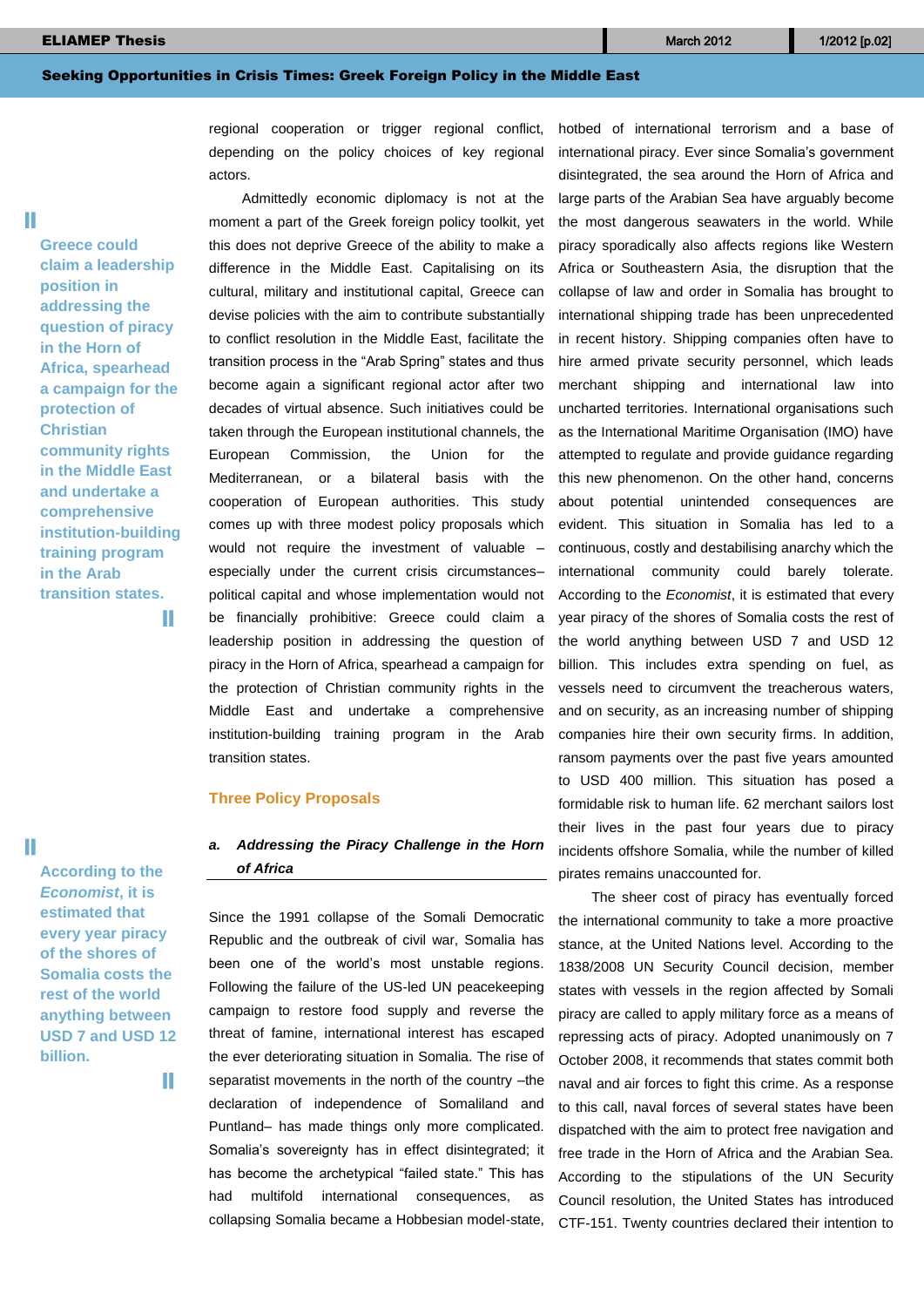contribute to the force, including South Korea, Denmark, Pakistan, Singapore, New Zealand, Turkey and Australia. Apart from the United States, CTF-151 has been commanded by naval officers from New Zealand, South Korea, Singapore and Turkey.

The European Union also launched its own initiative with the aim to alleviate the impact of piracy and armed robbery on international maritime security and on the economic activities and security of countries in the region. Under the name of European Naval Force Somalia – Operation Atalanta (EU NAVFOR – Atalanta) a task force has been developed within the framework of the European Common Security and Defence Policy (CSDP) and in accordance with relevant UN Security Council Resolutions (UNSCR) and International Law. According to its mission statement stated in the European Council 2010/766/CFSP decision of 7 December 2010, EU NAVFOR-Operation Atalanta conducts:

- the protection of vessels of the World Food Programme (WFP) delivering food aid to displaced persons in Somalia; the protection of African Union Mission on Somalia (AMISOM) shipping; the deterrence, prevention and repression of acts of piracy and armed robbery off the Somali coast;
- the protection of vulnerable shipping off the Somali coast on a case by case basis;
- In addition, Atalanta shall also contribute to the monitoring of fishing activities off the coast of Somalia.

After the launch of EU NAVFOR-Operation Atalanta in December 2008, the operation continues to successfully perform its mission and contributes to improving maritime security off the coast of Somalia and in the Indian Ocean. The Council of the EU has decided to extend the operation until December 2012. Nonetheless, this is nowhere close to the figures necessary to effectively eradicate the phenomenon. In fact, several EU member states appear unwilling to contribute to the operation. There is a clear need, however, for more active involvement of the international community and the European Union, in particular. Despite the existence of international

patrolling missions offshore Somalia, several piracy incidents are still regularly recorded.

Under these provisions Greece has participated in the international mission since its inception through the contribution of one frigate to the EU NAVFOR-Atalanta. Nevertheless, the Greek Ministry of National Defence withdrew the Greek frigate on 28 August 2011, citing the mounting economic crisis as reason. This was said to achieve savings of 24 million Euros. In 2012 one Greek frigate was planned to participate for 60 days every six months. This decision failed to consider the imbalance between the potential to improve Greece's international prestige through its active involvement in the operation and minuscule financial savings, especially given the ability of the Greek Ministry of National Defence to save multi-fold amounts in non-combat-related expenditures.

Despite the recent decision of the Greek government, a cost-benefit analysis of Greece's involvement in EU NAVFOR-Atalanta would clearly highlight that Greece would be better off by upsizing its participation. This crisis provides a rare opportunity for Greece to display its leadership role in the wider Middle East. Greece has one of Europe's most formidable navy fleets and is one of the countries whose economy is most impaired by the current crisis. Hence it could play a substantial role by upsizing its contribution to the task force, taking over administrative duties and undertaking a leading role at a European level. This could comprise a valuable service to global security, trade and economic development, improve Greek prestige on a global basis and would also accrue indirect benefits, as the Greek merchant marine would be among the biggest beneficiaries from the resolution of the current crisis. Moreover, the additional economic burden which would be incurred as a result of this upsizing does not need to fall exclusively on the shoulders of the Greek taxpayer. It is likely that the European Union or other international organisations such as the International Maritime Organisation (IMO) would be willing to share the cost of the Greek contribution, if the Greek government submitted such a request. In addition, there are EU member states willing to contribute to the eradication of piracy in the Horn of Africa which lack both Greece's financial woes and naval force capacity. Hence they could be interested in financing advanced

Ш

**of Europe's most formidable navy fleets and is one of the countries whose economy is most impaired by the current crisis.**

**Greece has one** 

Ш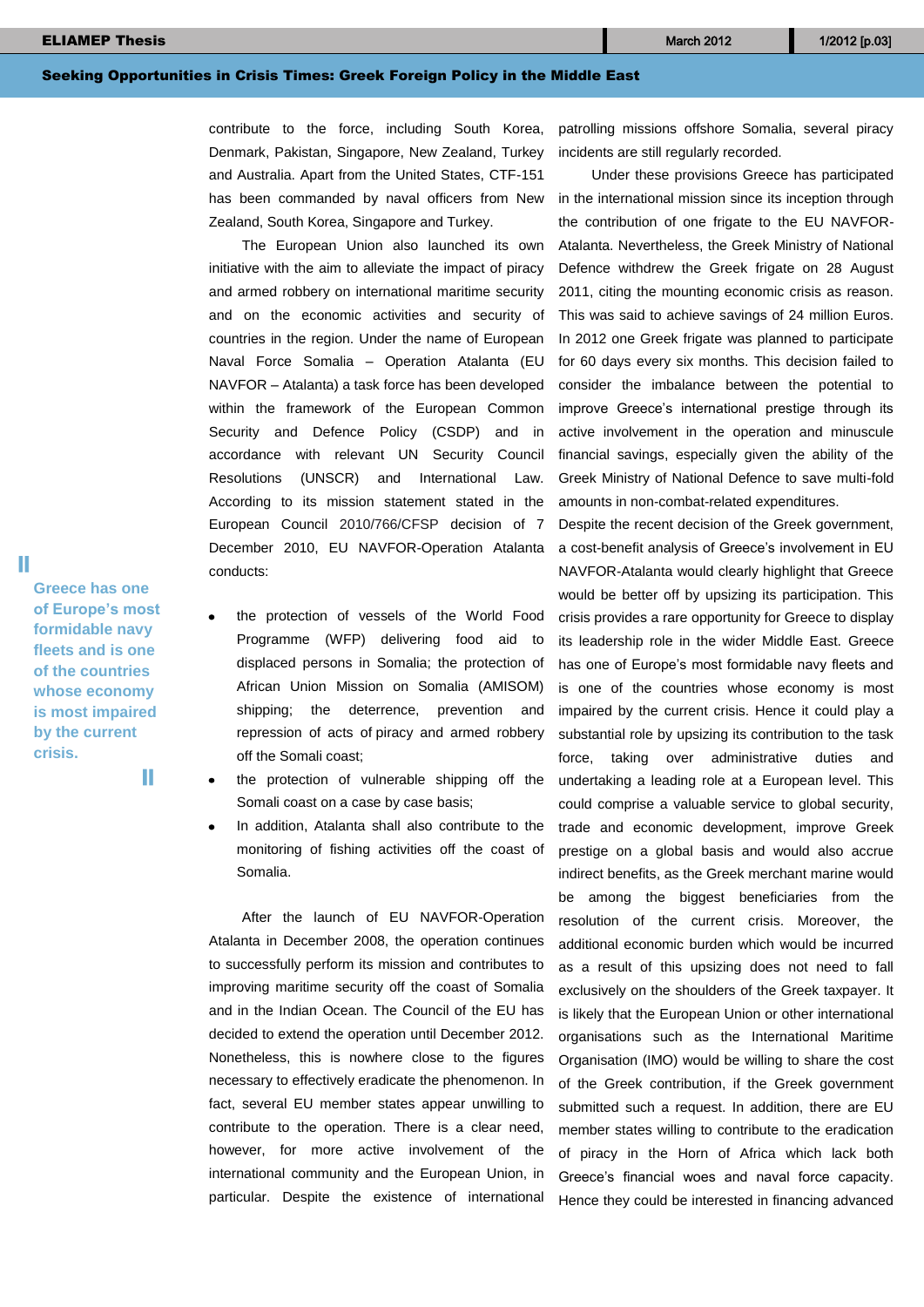Greek participation under the EU umbrella. Last but not least, Greece's stronger involvement would provide a rare training opportunity for Greek naval forces. This could improve the skills of officers and overall the deterrence capacity of the Greek navy.

Greece's closer involvement would also improve the global standing of the European Union, which is frequently accused of being irrelevant to global developments and of failing to enhance global security at any cost. It would also comprise evidence that Greece's strategic interests are not limited to its immediate neighbourhood but may even extend to the Indian Ocean, if a sector of the Greek economy as critical as shipping is inhibited. Greece's good relations with the Arab world are an additional advantage which can be even further developed. Such an initiative could help Greece's prestige within the Arab world, in particular the Gulf States which both firmly oppose Islamist terrorism and also suffer as a result of the impairment piracy inflicts upon the world economy. Relations with Gulf Cooperation Council (GCC) states such as Qatar, the United Arab Emirates, Kuwait and Saudi Arabia would escape a narrow focus on foreign direct investment (FDI) and energy and extend to regional security. This could also help offset Arab concerns regarding the improvement of Greek-Israeli relations. Greece's status in front of the global emerging powers would also improve. Countries like China, India, Brazil and Russia represent a large percentage of global trade. A large part of this trade is channelled through the Horn of Africa and is thus affected by piracy. A stronger Greek engagement would facilitate free trade between the West, the Middle East, South and East Asia and would thus underline Greece's role as a security provider in the region.

In addition, it will defend the legitimate interests of the country's most dynamic economic sector, the merchant marine. The risks of such an operation are relatively limited as even the most anti-Western regimes in the Middle East and elsewhere have failed to provide overt support for the Somali pirates. By patrolling in Somali waters, it can even protect the rights of Somali fishermen who have suffered in the past both from illegal fishing by international fishing fleets as well as the dumping of toxic waste offshore Somalia by foreign vessels. Both practices have

greatly contributed to a sharp fall of fishing stocks and the impoverishment of Somali fishing communities.

#### *b. Protection of Christian Community Rights*

Christian communities in the Middle East have been among the biggest victims of the confrontation between the United States and radical Islamism. While their position was relatively stable under the authoritarian secularist regimes that ruled the Arab Middle East since the 1960s, the rise of radical Islamism, the military involvement of the United States in the region and the legitimacy crisis affecting the Middle Eastern states have destabilised their position. Seen as "the enemy within" by radical Islamists and as a "fifth column" in a "clash of civilisations" context, they have faced rising persecution and pressures. While the state of Middle Eastern Christians has been documented in Western reports, many Christians have appeared reluctant to collaborate with Western NGOs or governments in promoting a liberal reform agenda for their own countries. Being aware of the success of smear campaigns that would present them as collaborators of Western imperialists against the interests of their own countries, thus reinforcing the stereotype of being the "fifth column" in the Arab world, they have often abstained from any involvement in politics. Apathy in issues linked to political reform seems to be the choice of many Christian representatives in the region.

The case of Iraq has been instructive in that respect. Before the 2003 US invasion of the country, Christians were estimated to number between 800,000 and 1.4 million. Less than a decade later, population estimates bring the Christian population down by 400,000 to 600,000. This was a result of a precipitous rise of anti-Christian terrorist acts. In numerous occasions, churches have been bombed, priests and other prominent Christians have been assassinated or kidnapped. Many of these attacks were organised by Al-Qaeda and its subsidiaries. This underlined that fomenting conflict within the Middle Eastern societies would be a substantial feature of Al-Qaeda destabilising policies in the region. The most horrendous terrorist act took place on 31 October 2010, when five Islamist terrorists attacked the Sayidat al-Najat Syriac Catholic Church in Baghdad.

Ŧ

**Such an initiative could help Greece's prestige within the Arab world, in particular the Gulf States.**

H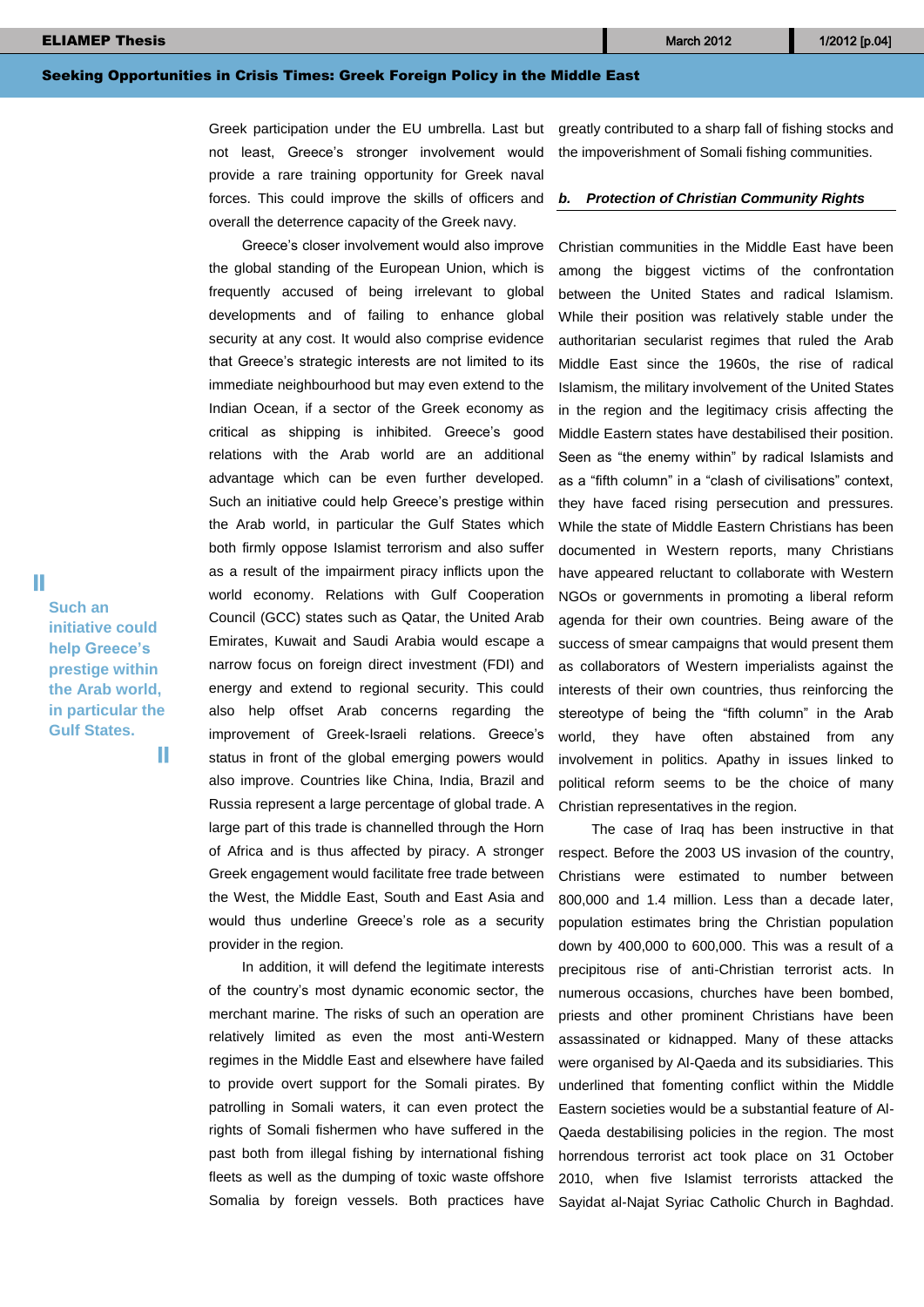Ш

H

**Cultural diplomacy is a useful tool whose application could be one of the ways to reintroduce Greece in the Middle East.**

W

**Greece could spearhead European efforts to prevent any discriminatory measures in the new constitutional and legislative orders of the Middle Eastern states which host substantial Christian communities.**

H.

Two priests, 44 worshippers, and seven members of Iraqi security forces were killed. More than 80 persons were injured. The "Islamic State of Iraq," a terrorist group affiliated with al-Qaeda in Iraq, claimed responsibility for the attack. Such incidents led to rising insecurity among Iraqi Christians. As a result, hundreds of thousands of Iraqi Christians have been displaced to safer areas within their own country or simply fled the country, either to neighbouring Syria or to the West.

Under these circumstances, Christian fears about either the rise of sharia-based regimes or a sharp increase of sectarian violence have often contributed to their taking a neutral position in the "Arab Spring" revolts. Christian involvement in liberal movements has often been handicapped by their successful denigration as "Western imperialist ploys." Choosing the "lesser evil" of an oppressive but not actively anti-Christian regime appears then to be a rational move. This is evident in countries like Egypt or Syria where uncertainty about the links of postrevolutionary regimes with Islamist political movements and the possible marginalisation of religious communities has played a key role in limiting the involvement of religious communities in the insurgence. The October 2011 incidents of anti-Christian violence in Egypt have highlighted the urgency of the situation as well as the need to develop policies to protect the Christian communities of the Middle East.

This threat of a radical Sunni Islamist postrevolutionary regime has been also carefully played by the Syrian regime which warned of the rise of a sectarian civil war if it loses power. This did not appear to be substantiated. In most of the Arab revolutions religion was not an issue high on the agenda of revolutionaries. This even displeased established Islamist movements which could not claim ownership of the revolution. It is true that the "Arab Spring" has not been an Islamist-driven movement and that radical Islamists –including al-Qaeda– have been caught by surprise. Yet this does not mean that the revolutionary movements in some Arab countries may not acquire an Islamist hue.

Greece enjoys special historic and cultural links with Middle Eastern Christians. The presence of

Orthodox Patriarchates in Damascus,<sup>1</sup> Alexandria and Jerusalem attests to cultural and historic links between Greece and the Middle East. Oriental churches of the Middle East are culturally closer to Orthodoxy and Greece than to any other Christian denomination and European state. While Greek foreign policy has neglected its Middle East perspective and its regional links since the end of the Cold War, it maintains a considerable potential. Cultural diplomacy is a useful tool whose application could be one of the ways to reintroduce Greece in the Middle East. Greece's membership of the European Union and cultural affinity with the Middle East is a unique combination which underlines the constructive role that Greece could play by building bridges towards the Christian population of the Middle East and advocating their legitimate rights in the context of regime transformation and state-building. Greek engagement should be both short- and medium-term. The alleviation of the refugee crisis in Iraq and Syria is a primary short-term concern. The provision of humanitarian aid to the refugees is a useful starting point, to be followed by diplomatic initiatives at the European level aiming to facilitate their return. In the medium term, special attention should be spent to institution-building in states under transition, so that Christian rights are not compromised. Greece could spearhead European efforts to prevent any discriminatory measures in the new constitutional and legislative orders of the Middle Eastern states which host substantial Christian communities. Given that Islamist political organisations in the aftermath of the "Arab Spring" will be given a stronger voice in respect for democratic principles, it is imperative that this would not lead to majoritarian or discriminatory regimes against Christians and other religious communities. This is all the more important as calls for the establishment of sharia-based regimes have been growing in countries with substantial Christian communities such as Egypt. The outcome of the transition in Egypt could function as a bellwether for the whole Middle East, given the substantial size of Egypt's Coptic minority and mounting pressures for the Islamisation of the state in the aftermath of the Egyptian revolution. Contributing to the development of secular foundations of the states or at least non-

-

<sup>&</sup>lt;sup>1</sup> The Orthodox Patriarchate of Antioch has been based in Damascus since the Middle Ages.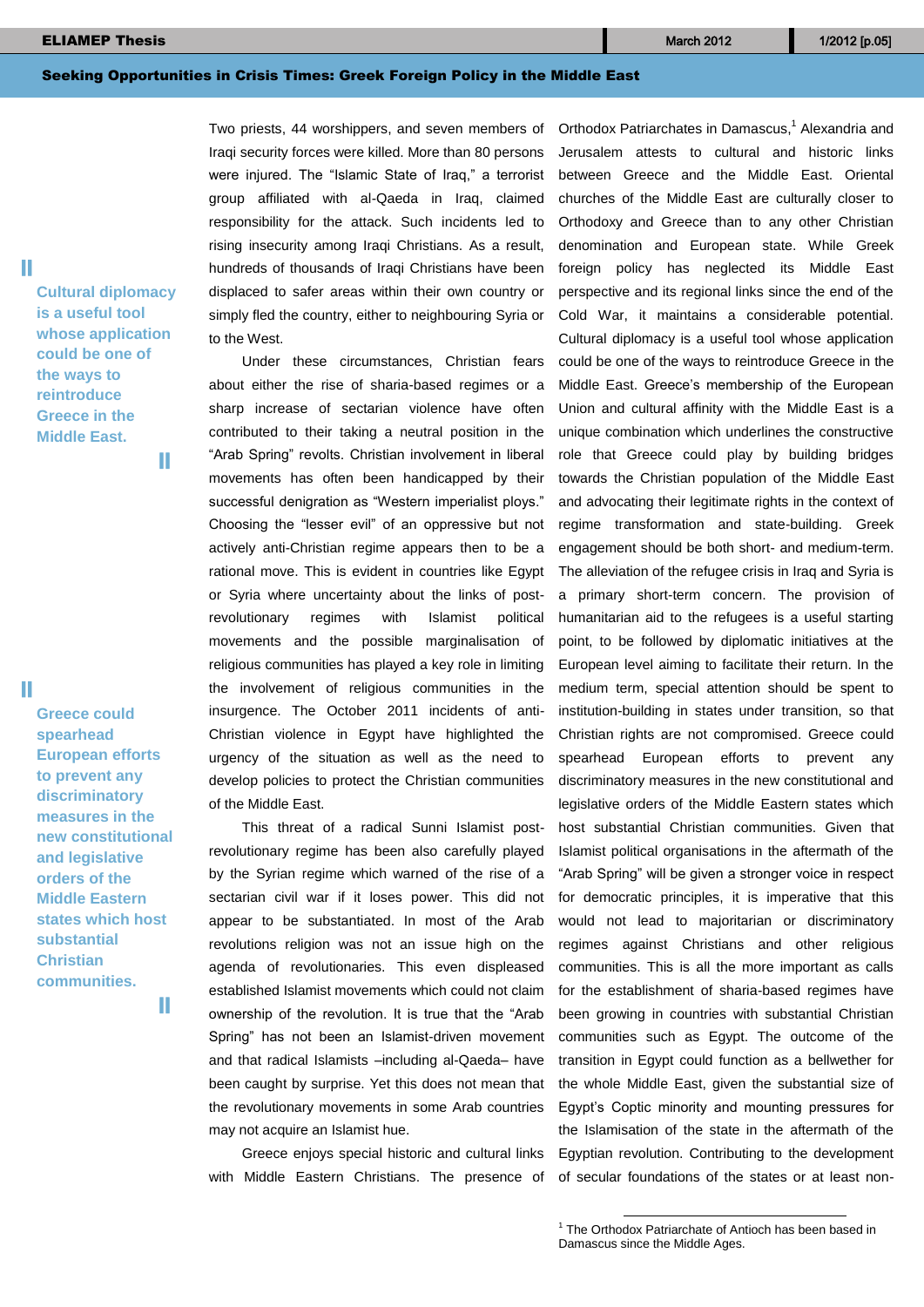#### **ELIAMEP Thesis 1/2012** [p.06] **The site of the site of the site of the site of the site of the site of the site of the site of the site of the site of the site of the site of the site of the site of the site of the site o**

## Seeking Opportunities in Crisis Times: Greek Foreign Policy in the Middle East

П

**The alleviation of Christian fears regarding the nature of postrevolutionary regimes would greatly contribute to their support for transition and democratic reform.** T.

П

**While it is true that large segments of Greek administration could not be considered as paragons of efficiency and transparency, there are certain islands of excellence whose practices could be emulated.**

T.

discrimination principles is of paramount importance. Moreover, attention should be paid to promote the equitable representation of Christians in bureaucratic positions, in proportion to their demographic strength. Capitalising on its good relations with the Muslim world, Greece can play the role of an honest broker and also help shape a European policy which can address the cultural specificities of the region. It is the only European and Western country which can get involved in Middle Eastern affairs without invoking memories of the "Crusades," a narrative which radical Islamists have time and again masterfully engaged with in order to demonize reformist, pro-Western political and social actors and forestall the proliferation of liberal democratic institutions and human rights in the Middle East. The alleviation of Christian fears regarding the nature of post-revolutionary regimes would greatly contribute to their support for transition and democratic reform. Christian communities could then escape from their current security dilemma, firmly endorse the "Arab Spring" regimes and play a vital role in their consolidation. This would be a substantial contribution to peace-building in the Middle East and help rehabilitate Greek foreign policy to one of its historic focal regions.

# *c. Helping with Institution-building in the "Arab Spring" transition states*

As the "Arab Spring" unfolds, an increasing number of states face the formidable challenge of transition. While several despised old regimes may have collapsed, yet it is by no means certain that transition will be smooth or linear. It will be a Herculean task to replace authoritarian, corrupt and inefficient institutions with institutions that can guide a transition to a more participatory, deliberative and democratic regime. While this transition is a task which can only be owned and realised by the peoples of the Middle Eastern states, European political institutions have to spearhead efforts to provide infrastructural support contributing to institution-building. Such an initiative would be of major importance and is likely to be more successful if it originates from European countries with a greater cultural and historic affinity with the Middle East. Greece could for instance provide crucial

administrative support in the development of efficient electoral mechanisms in countries like Tunisia, Egypt and possibly Libya as soon as interim regimes declare elections. Building up efficient and reliable election mechanisms is of paramount importance in order to allow for the authentic expression of popular will in upcoming elections.

Undoubtedly it is not the whole of Greek administration that can serve as a model. While it is true that large segments of Greek administration could not be considered as paragons of efficiency and transparency, there are certain islands of excellence whose practices could be emulated. One such example is the ombudsman office. The introduction and operation of the Greek ombudsman has been an unqualified success and has addressed the critical question of bureaucratic transparency and responsiveness. Greece has already successfully provided assistance in the establishment of the ombudsman in Turkey. The proliferation of the ombudsman office in the "Arab Spring" states would be a welcome development, as far as institutionbuilding and fight against corruption are concerned. The Council of State, Greece's supreme administrative court, is another institution whose success could serve as a model in the institutionbuilding process in the countries of the "Arab Spring". Its record on enforcing the compliance of administrative acts with the constitution, in particular with reference to environment, is valuable and testifies to the usefulness of exporting institutional design and good practices to the countries of the "Arab Spring." Moreover, Greece could help cover another key institutional deficit of the "Arab Spring" states in the medium term, namely building up capacity in civil and penal justice. The significance of a well-trained and efficient judiciary for the successful operation of a democratic state cannot be overstated. Judges in the Middle East have often been treated with suspicion, as defenders of authoritarian regimes and systematic violators of human rights and the rule of law. Changing this perception would be of paramount importance for building-up legitimacy for the new regime. A series of workshops and seminars could be organised by Greek authorities at the request of the transition states of the Middle East, so